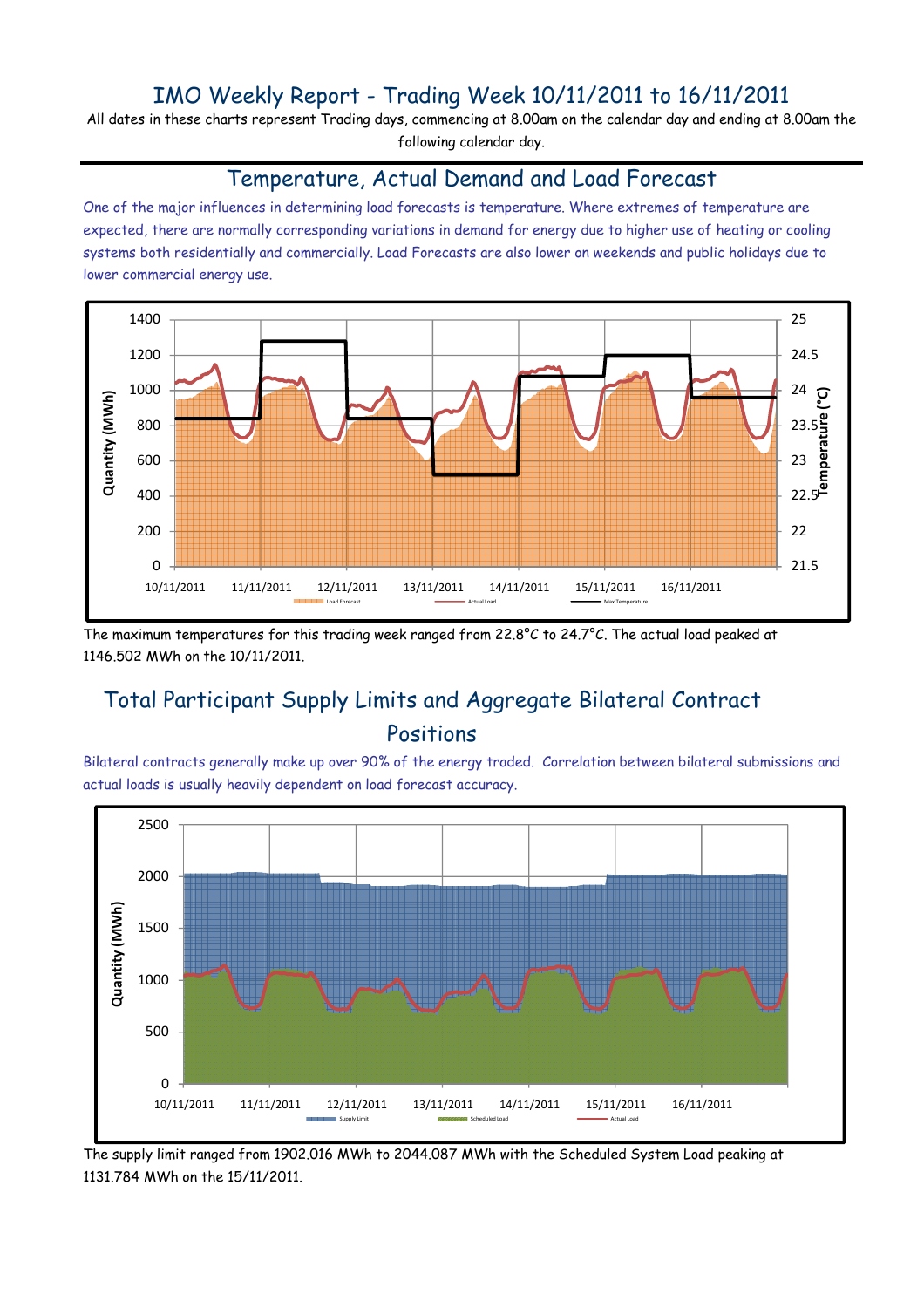#### Net Balancing Market Trades

Bilateral contracts and STEM trading are generally based on the forecast energy requirements of Participants. When the forecast requirements are higher or lower than the actual requirements for a day, this Market energy must be bought and sold in the balancing mechanism. This graph shows the estimated net balancing trades.



The majority of the balancing activity this week occurred within Balancing Supply. The maximum balancing demand for the week reached 66.005 MWh on the 14/11/2011. The maximum balancing supply for the week reached -170.063 MWh on the 16/11/2011.

# Total Traded Energy

This chart represents a comparison between the total net energy that is traded in Bilateral Contracts, the STEM and the balancing mechanism. Balancing Supply represents cases in which the total contract position is greater than the demand and customers must supply energy back to balancing. Balancing Demand represents cases in which the total contract position is less than the demand and customers must purchase energy from balancing.



Total balancing supply equalled -16416.77 MWh whereas total balancing demand equalled 1041.89 MWh. The Total STEM Traded quantity was 16390.278 MWh, with the STEM Clearing Quantity ranging between 3.047 MWh and 147.653 MWh.